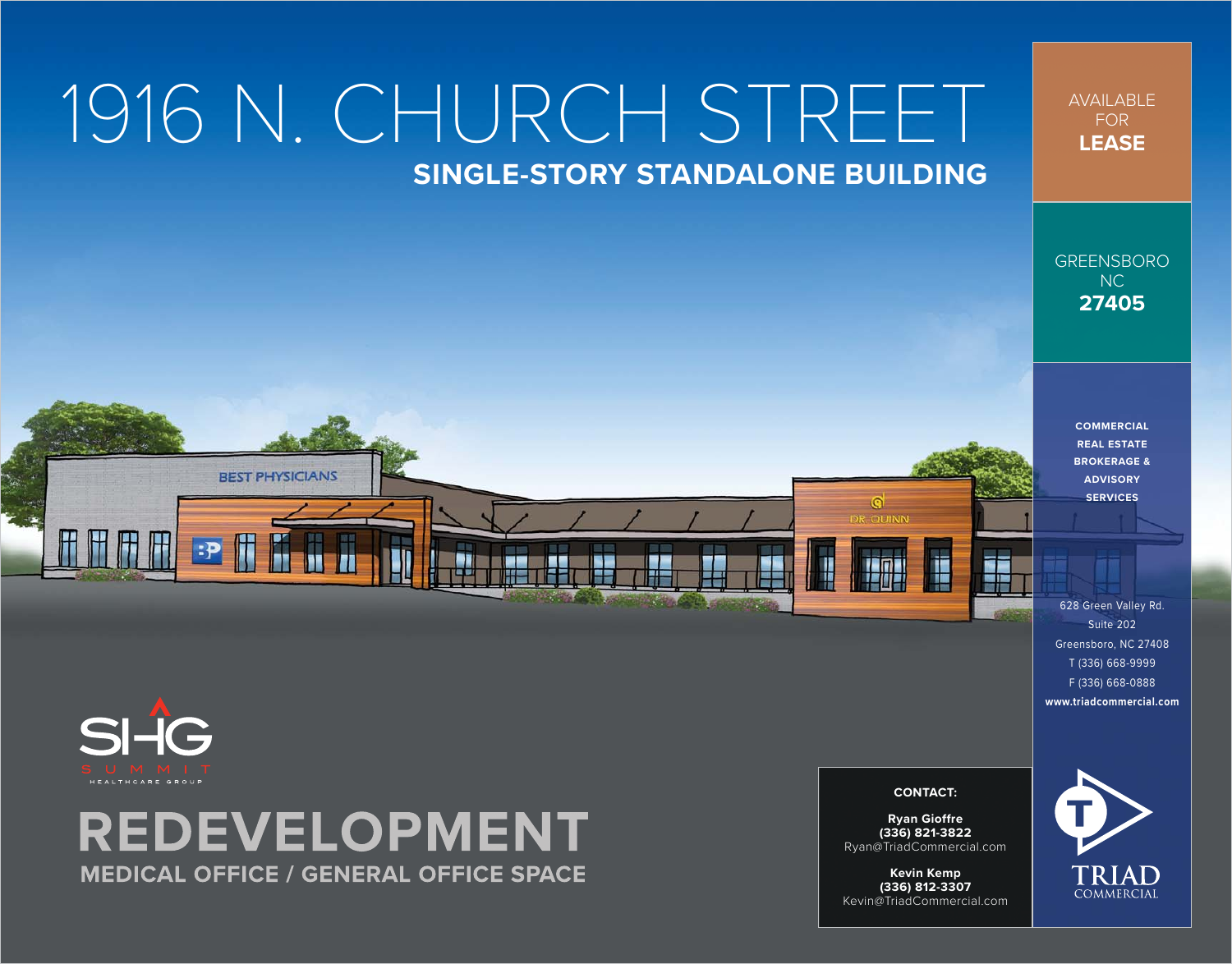#### **1916 N. CHURCH STREET**



#### **Property Information / Highlights**

- Single Story, Standalone Building
- Up to +/-16,500 SF available; with individual Suites from +/-3,000 SF and up
- Above average Parking Ratio of 5 per 1,000 SF (83 parking spaces)
- Flexible floor plate to meet different medical office / general office layout requirements
- High ceilings with an abundance of natural light from windowed exterior walls
- Easy and convenient points of egress with stress-free drop-off areas for visitors and patients
- Excellent Signage opportunities for Tenants with high visibility making it easy for patients to locate
- Neighboring amenities include: Restaurants, Banks, Shopping, Public Transportation, Grocery Stores, Cone Hospital
- Minutes from major thoroughfares such as HWY 70 (Wendover Ave), Elm St, Cornwallis Dr and HWY 220 (Battleground Ave)

#### **CONTACT:**

**Ryan Gioffre (336) 821-3822** [Ryan@TriadCommercial.com](mailto:Ryan@TriadCommercial.com) **Kevin Kemp (336) 812-3307** [Kevin@TriadCommercial.com](mailto:Kevin@TriadCommercial.com)

All information furnished regarding property for sale, rental, or financing is from sources deemed reliable, but no warranty or representation is made as to the accuracy thereof and same is submitted subject to errors, omissions, change of price, rental or other conditions, prior sale, lease or financing or withdrawal without notice. No liability of any kind is to be imposed on the broker herein. Co-Brokerage: Compensation offered to Buyer/Tenant Agent subject to separate co-brokerage agreement. Subagency is not offered. Compensation is not offered to Principals, their Affiliates or Subsidiaries.

**AVAII ABI F** FOR **LEASE**

GREENSBORO NC **27408**

> **COMMERCIAL REAL ESTATE BROKERAGE & ADVISORY SERVICES**

628 Green Valley Rd. Suite 202 Greensboro, NC 27408 T (336) 668-9999 F (336) 668-0888 **[www.triadcommercial.com](http://www.triadcommercial.com)**